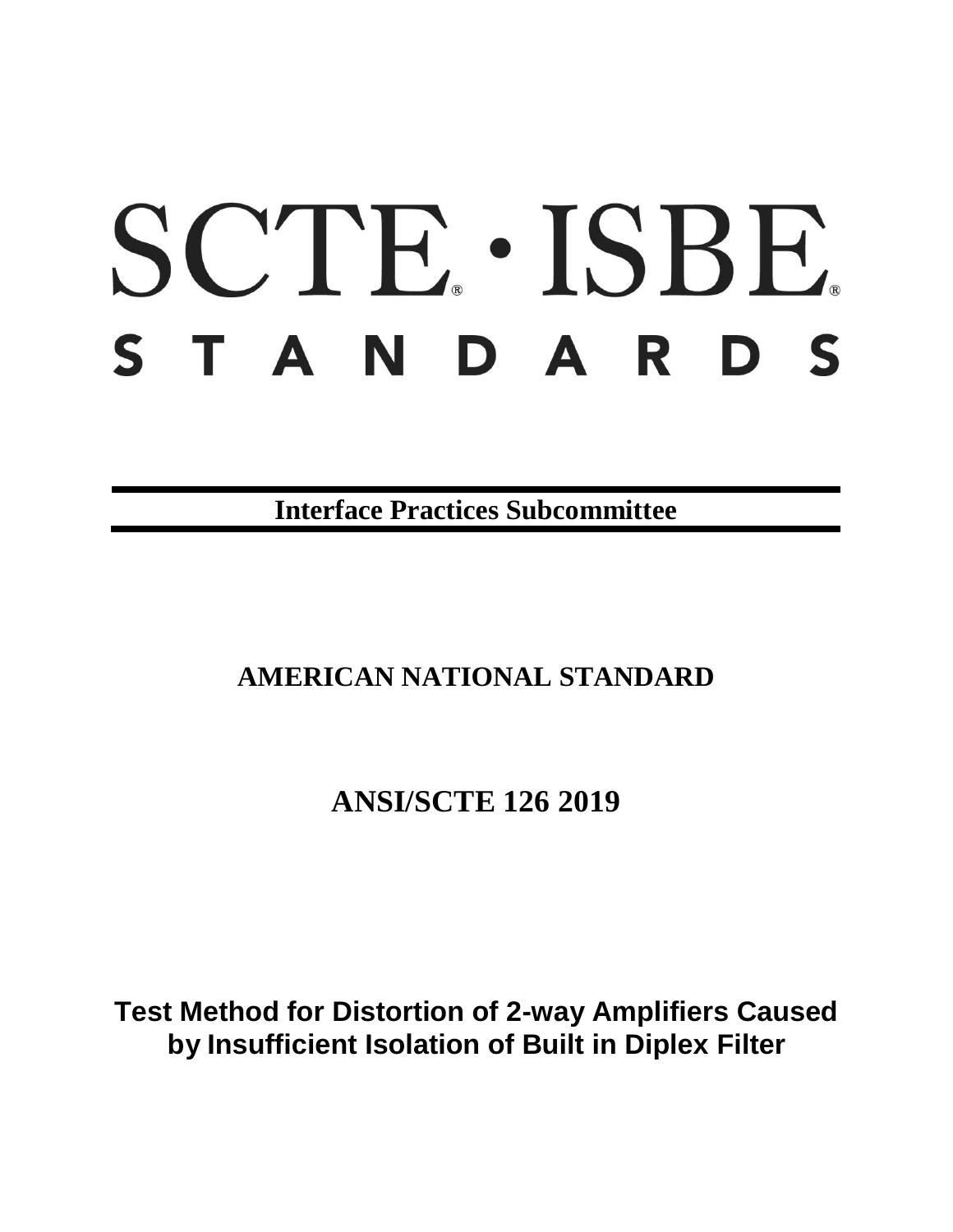# **NOTICE**

<span id="page-1-0"></span>The Society of Cable Telecommunications Engineers (SCTE) / International Society of Broadband Experts (ISBE) Standards and Operational Practices (hereafter called "documents") are intended to serve the public interest by providing specifications, test methods and procedures that promote uniformity of product, interchangeability, best practices and ultimately the long-term reliability of broadband communications facilities. These documents shall not in any way preclude any member or non-member of SCTE•ISBE from manufacturing or selling products not conforming to such documents, nor shall the existence of such standards preclude their voluntary use by those other than SCTE•ISBE members.

SCTE•ISBE assumes no obligations or liability whatsoever to any party who may adopt the documents. Such adopting party assumes all risks associated with adoption of these documents, and accepts full responsibility for any damage and/or claims arising from the adoption of such documents.

Attention is called to the possibility that implementation of this document may require the use of subject matter covered by patent rights. By publication of this document, no position is taken with respect to the existence or validity of any patent rights in connection therewith. SCTE•ISBE shall not be responsible for identifying patents for which a license may be required or for conducting inquiries into the legal validity or scope of those patents that are brought to its attention.

Patent holders who believe that they hold patents which are essential to the implementation of this document have been requested to provide information about those patents and any related licensing terms and conditions. Any such declarations made before or after publication of this document are available on the SCTE•ISBE web site at [http://www.scte.org.](http://www.scte.org/)

All Rights Reserved

© Society of Cable Telecommunications Engineers, Inc. 2019 140 Philips Road Exton, PA 19341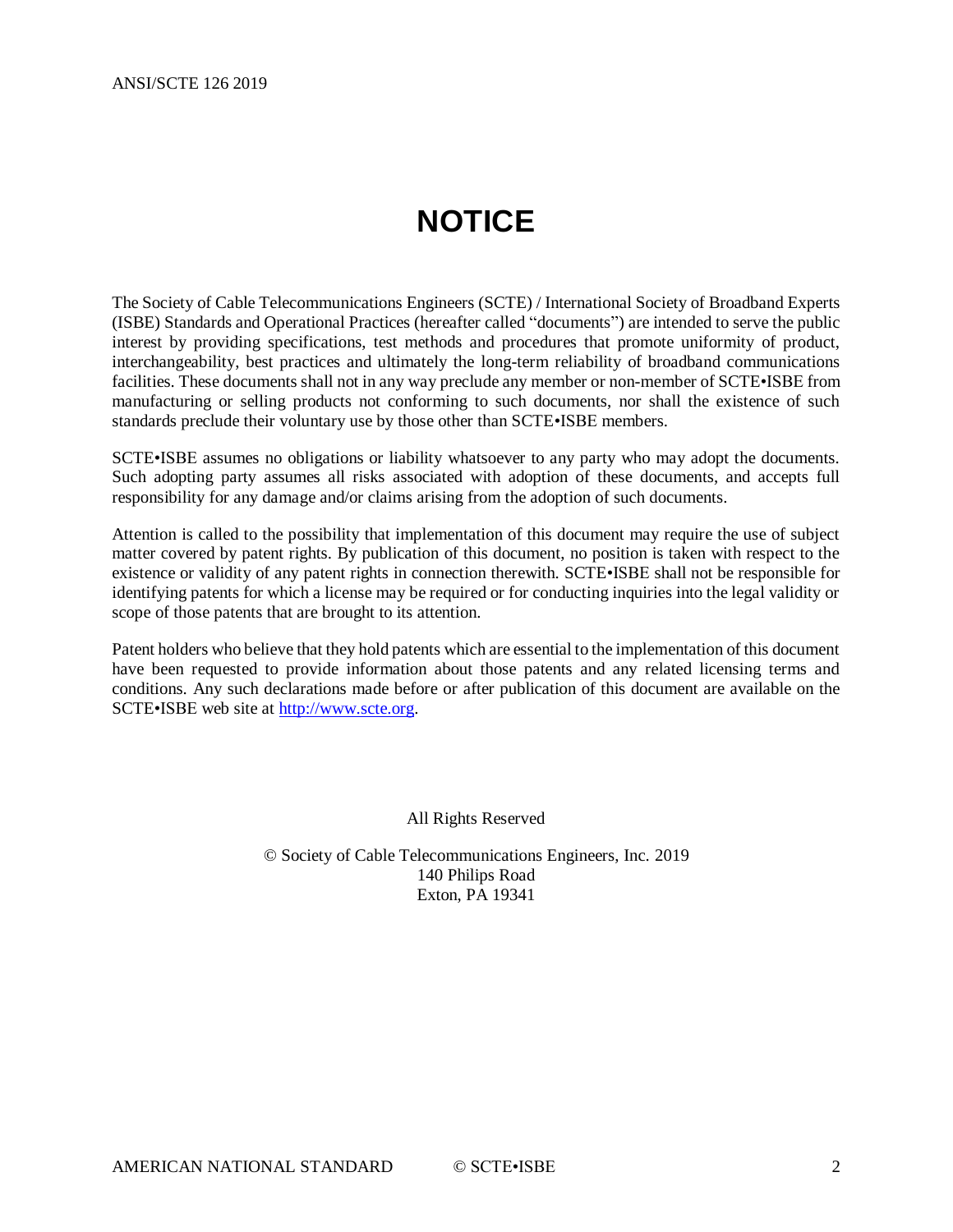<span id="page-2-0"></span>**Title** 

# **Table of Contents**

## Page Number

| $\mathcal{P}$  |  |
|----------------|--|
| $\mathcal{S}$  |  |
| 4.             |  |
| 5.             |  |
| 6.             |  |
| 7 <sub>1</sub> |  |
| 8.             |  |
| 9.             |  |
|                |  |

## **List of Figures**

| <b>Title</b> | <b>Page Number</b> |
|--------------|--------------------|
|              |                    |
|              |                    |

## **List of Tables**

**Title** 

**Page Number** 

NO TABLE OF FIGURES ENTRIES FOUND.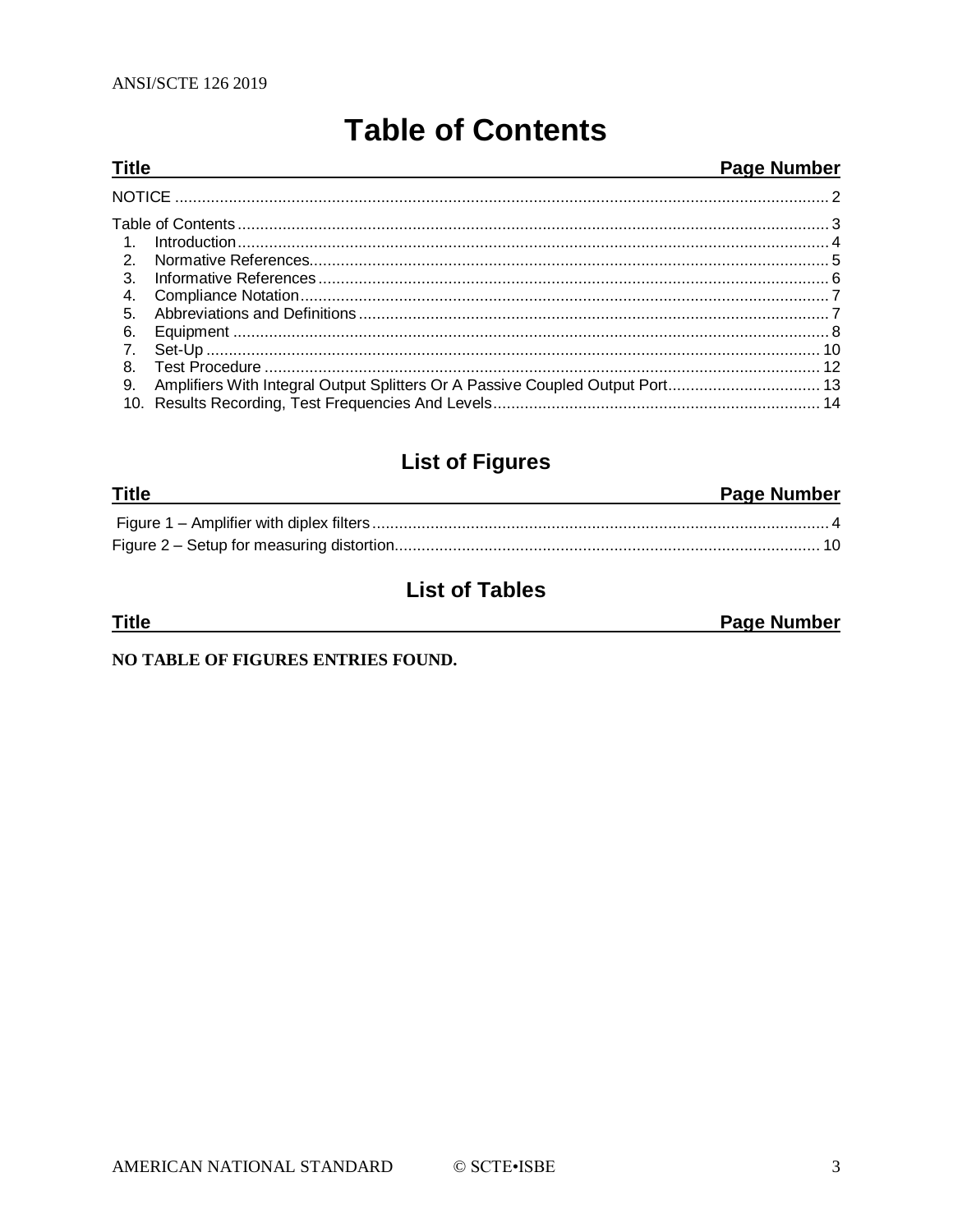## <span id="page-3-0"></span>**1. Introduction**

#### **1.1. Executive Summary**

This test procedure applies as a method to measure distortion created in a 2-way amplifier caused by an upstream signal.

#### **1.2. Scope**

The purpose of this document is to establish the standard methodology to measure an amplifier's distortion caused by an upstream signal leaking through the diplex filter that is built inside of the amplifier of a Cable Telecommunications System (see [Figure 1\)](#page-3-2).



<span id="page-3-1"></span>**Figure 1 – Amplifier with diplex filters**

<span id="page-3-2"></span>In a two way Cable Telecommunication Systems, amplifiers are commonly used to amplify downstream signals. These amplifiers are designed as shown in [Figure 1.](#page-3-2) They consist of two diplex filters with amplifier inserted in the high pass path, also known as the forward or downstream path. The low pass path (return or upstream) in most cases needs no amplification, and is used for upstream communication of modems, telephony, etc. In some cases, a return amplifier is used. Upstream communication uses highlevel signals, reaching in some cases up to 55 dBmV. Serious problems with second harmonics can arise due to insufficient diplex filter isolation of amplifiers, as it can be seen in [Figure 1.](#page-3-2) Diplex filter isolation is usually the worst in the last 2 MHz. of the high frequency end of the upstream pass band. If high-level signals are applied at these frequencies, second harmonics can be created causing distortion on the corresponding channel. If the amplifier also has a built in return amplifier, distortion problems can be even more serious, since the harmonic levels are higher by the gain of the return amplifier.

Measurement of this distortion is most practical by measuring the 2nd harmonic of a CW carrier, since signal generators and spectrum analyzers are commonly used in many other test procedures.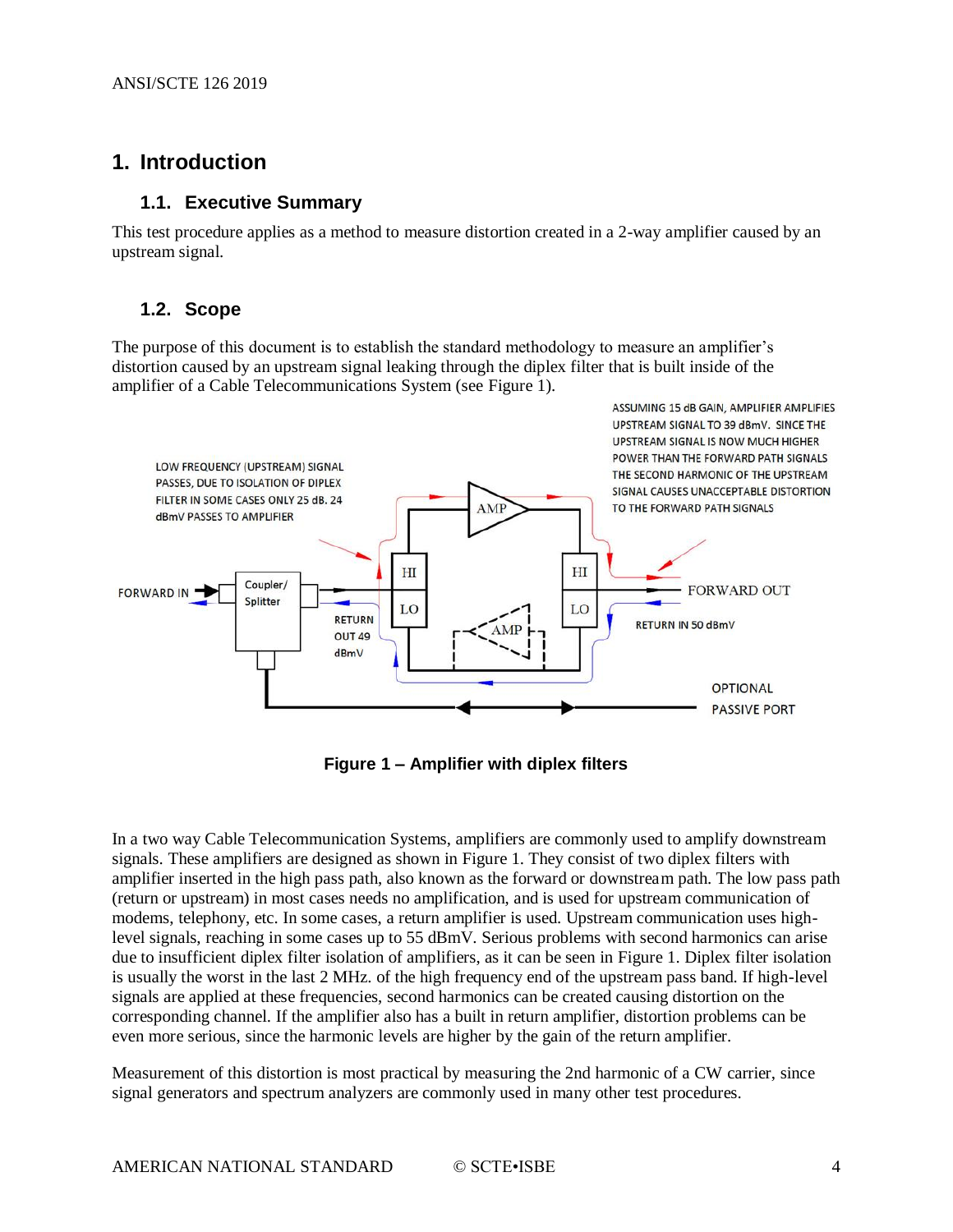Please note that this procedure is a very unique procedure for testing 2-way amplifiers and distinguishes itself from other similar procedures in the following ways:

It is designed for two-way actives measurement, is single port, measures energy that leaks around the loop, injects reverse frequency into reverse input (forward output), measures 2nd harmonic distortion at the same port, and is designed to measure leakage due to insufficient isolation of built-in diplex filter.

The procedure requires measurements at multiple frequencies because this is a very frequency sensitive measurement.

For similar procedures, please reference the following:

- ANSI/SCTE 115 2011: Test Method for Reverse Path (Upstream) Intermodulation Using Two **Carriers**
- ANSI/SCTE 145 2015: Test Method for Second Harmonic Distortion of Passives Using a Single Carrier
- ANSI/SCTE 109 2016: Test Method for Common Path Distortion

Each of these procedures targets a different measurement for a unique purpose. They are independent, are specifically applicable to the device being measured, use the test equipment commonly available at the manufacturing sites used to make the device being tested, and directly measure the impairment that must be controlled. The key differences are whether they are designed for actives or passives and whether they are single port or two port measurements. Other differences are the types of distortion products being measured and the filters required to do so.

#### **1.3. Benefits**

This test procedure provides a common method that can be used by both manufacturers and end users to test whether a 2-way amplifier meets second order distortion specifications when an upstream signal is input to the amplifier. Without such a common test procedure the testing used to prove amplifier distortion performance can vary and lead to uncertainty as to whether the amplifier distortion specifications are being met.

#### **1.4. Intended Audience**

The intended audience for this test procedure are manufacturers, evaluation laboratories, and end user technicians and engineers with the proper equipment to perform this testing.

#### **1.5. Areas for Further Investigation or to be Added in Future Versions**

At this time there are no areas for further investigation for this test procedure.

## <span id="page-4-0"></span>**2. Normative References**

The following documents contain provisions, which, through reference in this text, constitute provisions of this document. At the time of Subcommittee approval, the editions indicated were valid. All documents are subject to revision; and while parties to any agreement based on this document are encouraged to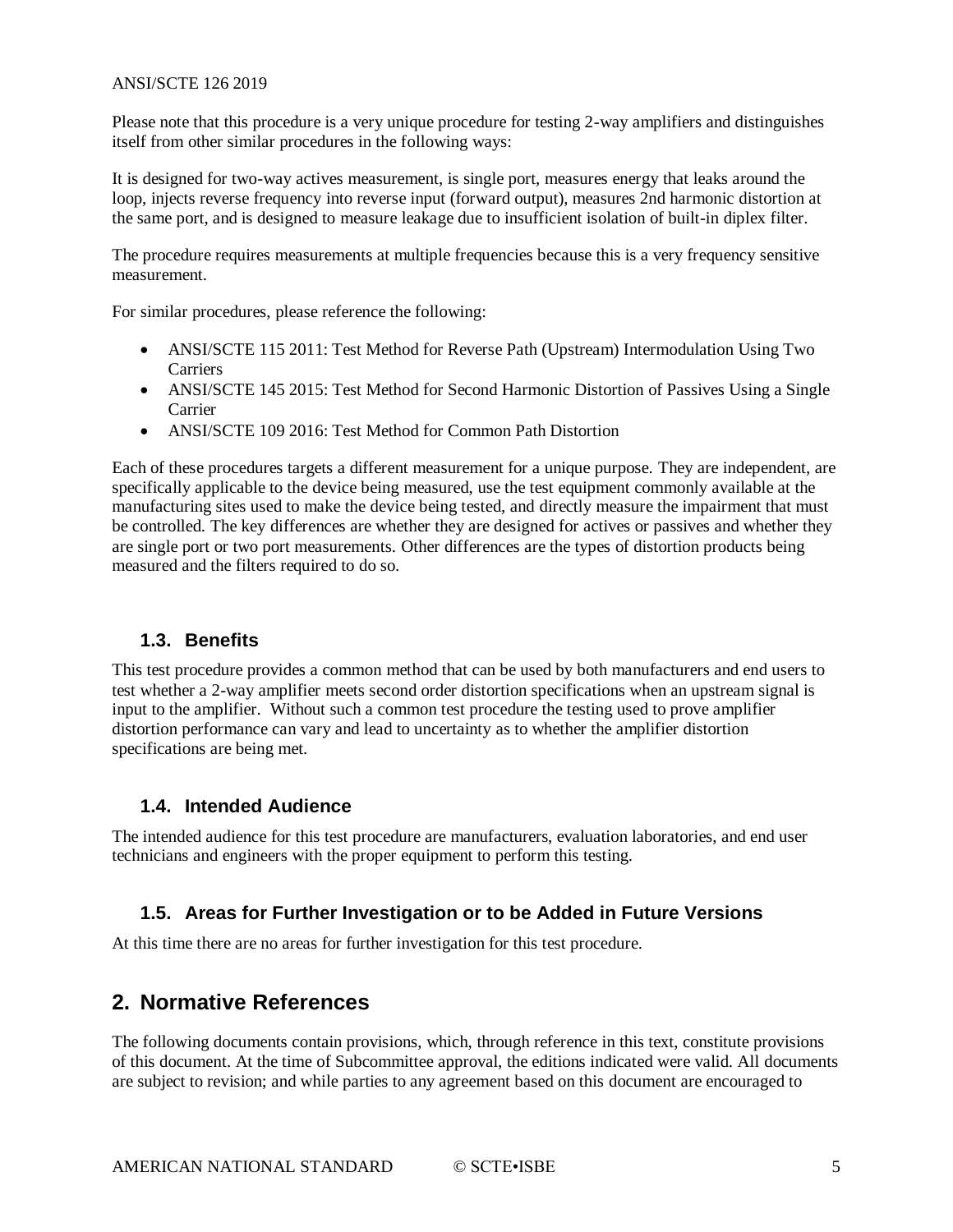investigate the possibility of applying the most recent editions of the documents listed below, they are reminded that newer editions of those documents might not be compatible with the referenced version.

### **2.1. SCTE References**

- ANSI/SCTE 81 2012: Surge Withstand Test Procedure
- ANSI/SCTE 96 2013: Cable Telecommunications Testing Guidelines

### **2.2. Standards from Other Organizations**

• No normative references are applicable.

#### **2.3. Published Materials**

• No normative references are applicable.

## <span id="page-5-0"></span>**3. Informative References**

The following documents might provide valuable information to the reader but are not required when complying with this document.

## **3.1. SCTE References**

- ANSI/SCTE 115 2011: Test Method for Reverse Path (Upstream) Intermodulation Using Two **Carriers**
- ANSI/SCTE 145 2015: Test Method for Second Harmonic Distortion of Passives Using a Single Carrier
- ANSI/SCTE 109 2016: Test Method for Common Path Distortion

## **3.2. Standards from Other Organizations**

• No informative references are applicable.

#### **3.3. Published Materials**

• No informative references are applicable.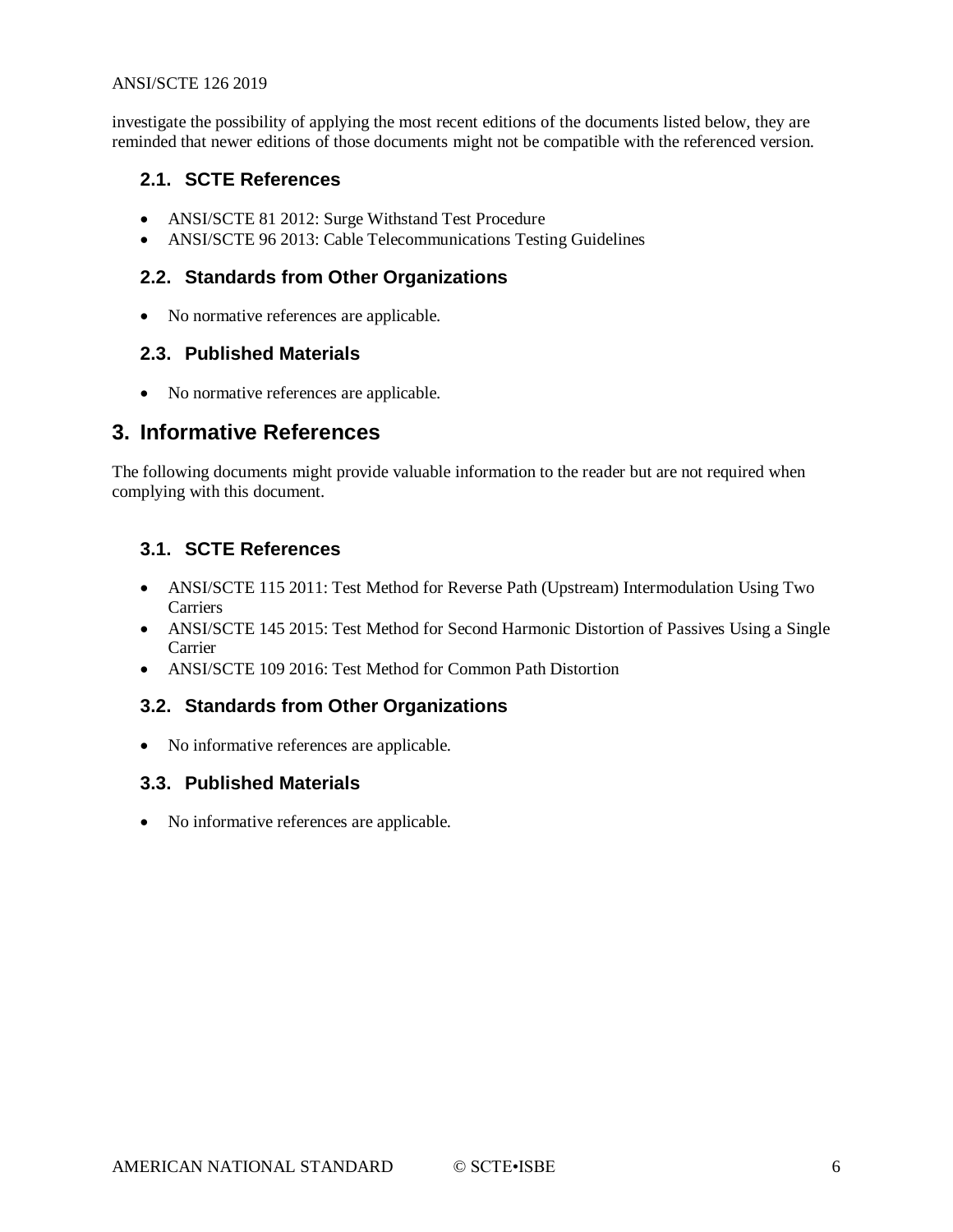## <span id="page-6-0"></span>**4. Compliance Notation**

| shall      | This word or the adjective "required" means that the item is an                                                                                                                                                                                                                            |  |  |  |
|------------|--------------------------------------------------------------------------------------------------------------------------------------------------------------------------------------------------------------------------------------------------------------------------------------------|--|--|--|
|            | absolute requirement of this document.                                                                                                                                                                                                                                                     |  |  |  |
| shall not  | This phrase means that the item is an absolute prohibition of this                                                                                                                                                                                                                         |  |  |  |
|            | document.                                                                                                                                                                                                                                                                                  |  |  |  |
| forbidden  | This word means the value specified shall never be used.                                                                                                                                                                                                                                   |  |  |  |
| should     | This word or the adjective "recommended" means that there may exist<br>valid reasons in particular circumstances to ignore this item, but the<br>full implications should be understood and the case carefully weighted<br>before choosing a different course.                             |  |  |  |
| should not | This phrase means that there may exist valid reasons in particular<br>circumstances when the listed behavior is acceptable or even useful,<br>but the full implications should be understood and the case carefully<br>weighed before implementing any behavior described with this label. |  |  |  |
| may        | This word or the adjective " <i>optional</i> " means that this item is truly<br>optional. One vendor may choose to include the item because a<br>particular marketplace requires it or because it enhances the product,<br>for example; another vendor may omit the same item.             |  |  |  |
| deprecated | Use is permissible for legacy purposes only. Deprecated features may<br>be removed from future versions of this document. Implementations<br>should avoid use of deprecated features.                                                                                                      |  |  |  |

## <span id="page-6-1"></span>**5. Abbreviations and Definitions**

## **5.1. Abbreviations**

| AMP         | amplifier                                         |
|-------------|---------------------------------------------------|
| <b>ANSI</b> | <b>American National Standards Institute</b>      |
| <b>ATT</b>  | attenuator                                        |
| <b>CW</b>   | continuous wave                                   |
| dB          | decibel                                           |
| dBc         | decibel carrier                                   |
| dBmV        | decibel millivolt                                 |
| div         | division                                          |
| <b>DUT</b>  | device under test                                 |
| Hz          | hertz                                             |
| kHz         | kilohertz                                         |
| log         | logarithm                                         |
| <b>MHz</b>  | megahertz                                         |
| <b>ISBE</b> | <b>International Society of Broadband Experts</b> |
| <b>SCTE</b> | Society of Cable Telecommunications Engineers     |
| Ω           | ohm                                               |

## **5.2. Definitions**

| <b>Distortion</b> | I Undesired change in the electrical signal  |
|-------------------|----------------------------------------------|
| Downstream        | Information flowing from the hub to the user |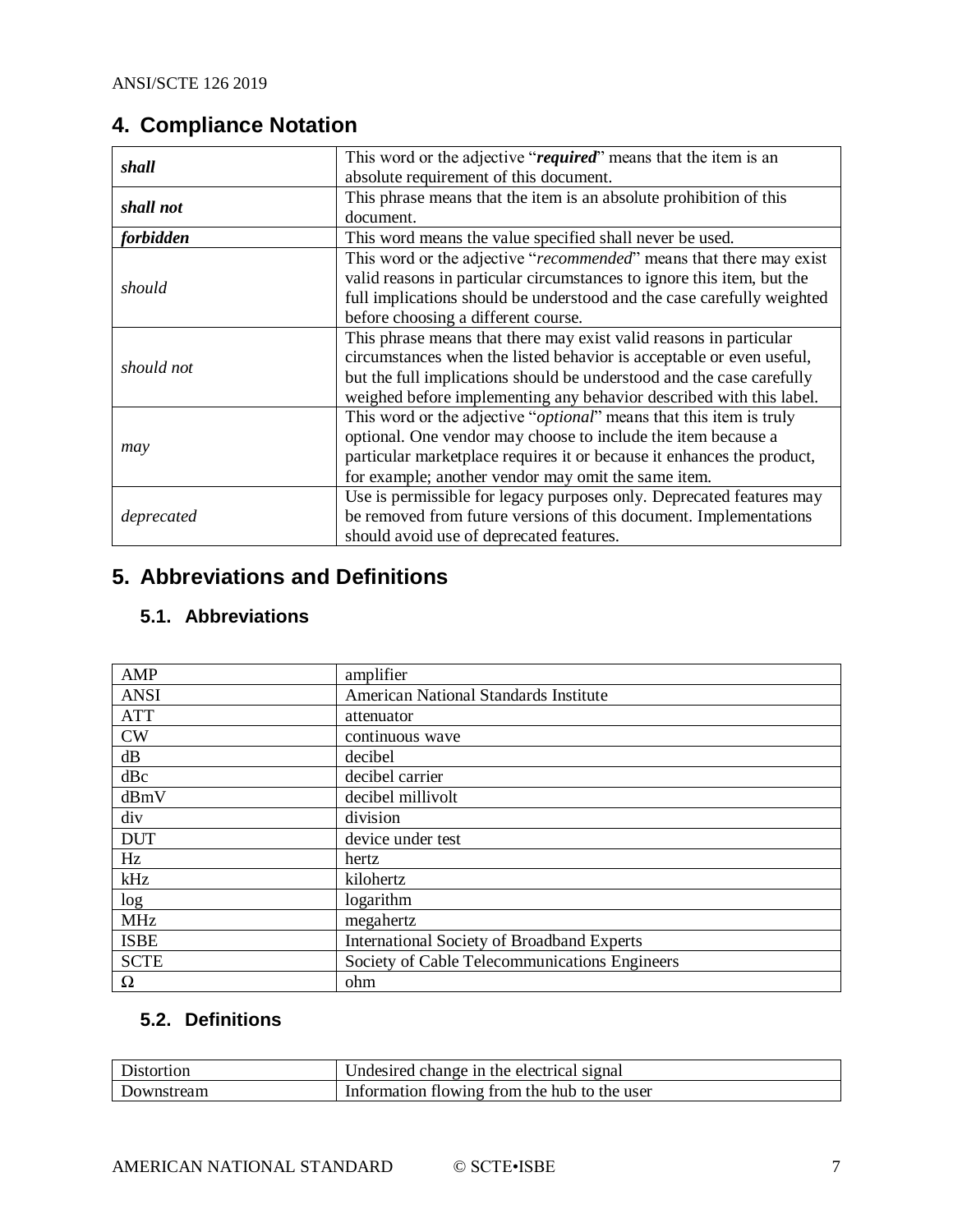| Forward  | Information flowing from the hub to the user |
|----------|----------------------------------------------|
| Return   | Information flowing from the user to the hub |
| Upstream | Information flowing from the user to the hub |

## <span id="page-7-0"></span>**6. Equipment**

Some test equipment is listed only as optional and is used only if necessary as is explained in later sections.

## **6.1. Spectrum Analyzer**

Agilent 8591C with 75  $\Omega$  input option and built in preamplifier, or equivalent. If a spectrum analyzer without a 75  $\Omega$  input option and preamplifier is used, an external preamplifier may be required.

## **6.2. Signal Generator**

Variable frequency signal generator capable of delivering up to 60 dBmV (2nd harmonic distortion at least –40dBc), at frequencies in the last 2 MHz. at the high frequency end of the upstream pass band, Agilent 8648C, or equivalent.

#### **6.3. 50 to 75 matching circuitry, either transformer or Minimum Loss Pad (MLP)**

## **6.4. Attenuator**

Any 6 dB, 75  $\Omega$  attenuator can be used, such as Holland Electronics FAM-6HR or equivalent. The value can be lowered if the level at point "A" (Figure 2) cannot reach the required level.

## **6.5. Diplex Filter**

Any diplex filter with the following specifications can be used:

High Pass Side: Pass band includes second harmonic of upstream frequency of interest.

Low Pass Side: Pass band includes the upstream frequency of interest

Return Loss  $> 16$  dB

Isolation  $> 45$  dB

Pass band IL  $\lt$  1.5 dB

## **6.6. Low Pass Filter- Optional**

This filter is used if the second harmonic distortion of the signal generator is too high and appears on spectrum analyzer when testing of the setup, described later in this document, is performed. The intention is to remove the second harmonic of the carrier; so any appropriate low pass filter with a pass band that includes signal generator upstream frequency output, and a stop band that covers the signal generator second harmonic frequency with an attenuation of at least 30 dB can be used.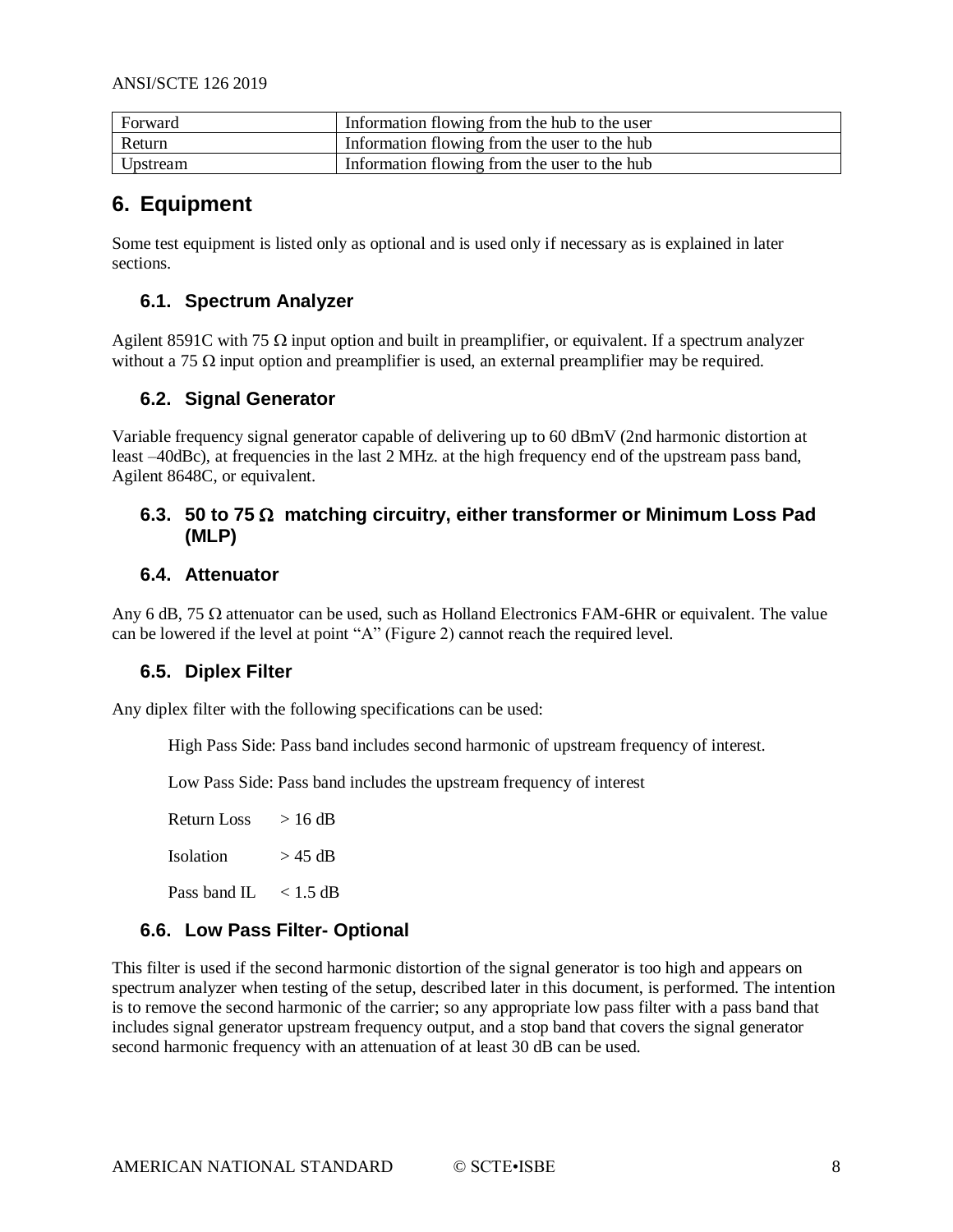## **6.7. Band Pass or High Pass Filter- Optional**

This filter is used if the diplex filter used does not have enough isolation to attenuate the main CW carrier in order not to overload the spectrum analyzer. Any high pass filter with a pass band that includes the CW carrier second harmonic frequency and a stop band that covers the CW carrier frequency with attenuation of at least 30 dB can be used.

## **6.8. Amplifier - Optional**

Required if the level out of the signal generator is not sufficient to reach the required level at the DUT.

For multiple output amplifier testing, the surge generator described in ANSI/SCTE 81 2012 is required.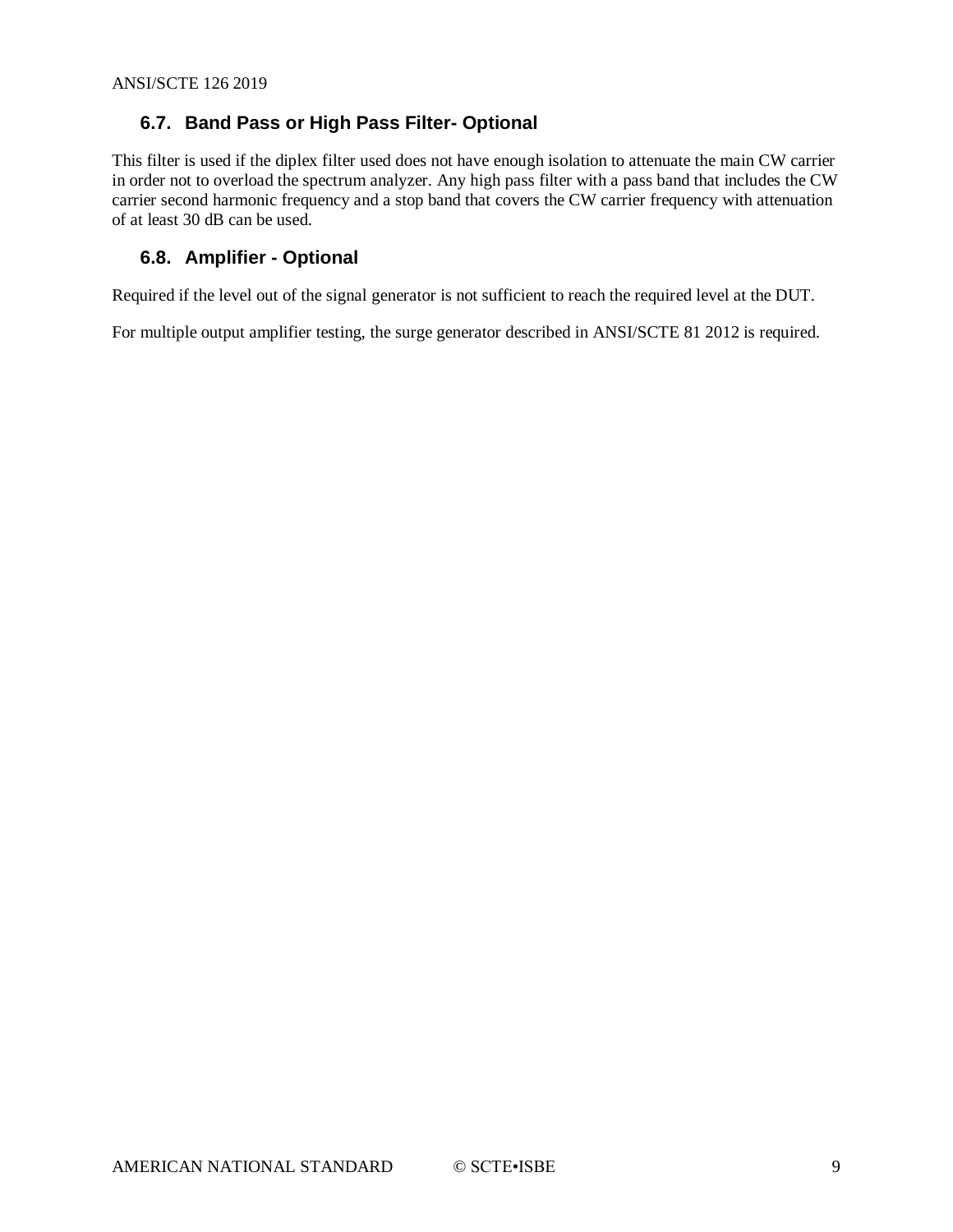## <span id="page-9-0"></span>**7. Set-Up**

- 7.1. Follow all manufacturer recommended calibration requirements for the spectrum analyzer and signal generator.
- 7.2. Connect all test equipment as shown in Figure 2, except for the connection between point "A" and the DUT.



<span id="page-9-1"></span>**Figure 2 – Setup for measuring distortion**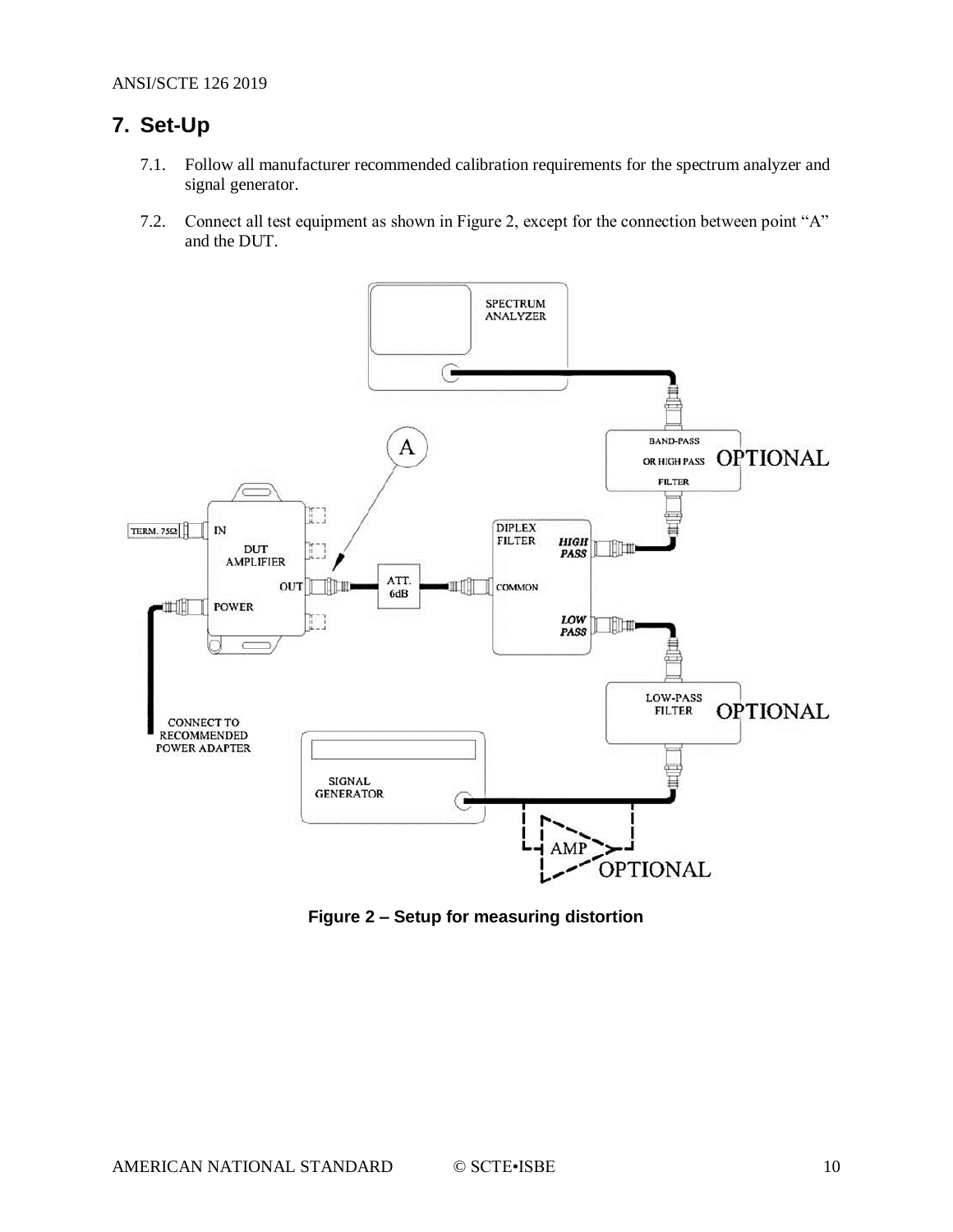## **7.3. 2nd Harmonic Distortion Verification**

- 7.3.1. Use setup described in Figure 2
	- 7.3.1.1. Disconnect Spectrum Analyzer from the high-pass port of the diplex filter (or from optional band-pass filter) and terminate the filter with a 75  $\Omega$  termination. Disconnect the cable from the DUT at point "A" and connect to the spectrum analyzer.
	- 7.3.1.2. Adjust the signal generator to the required test frequency.
	- 7.3.1.3. Adjust the signal generator power to get the specified Power Level "PL" at point "A". If the signal generator does not have enough output power, the optional amplifier must be used.

Caution: Be sure to use the appropriate spectrum analyzer attenuator setting to avoid damaging the spectrum analyzer

#### *7.3.2. Adjust spectrum analyzer as follows:*

| Center Frequency:   | 2x the test frequency of signal generator |  |  |  |
|---------------------|-------------------------------------------|--|--|--|
| Span:               | $20$ kHz                                  |  |  |  |
| RBW:                | 1 kHz                                     |  |  |  |
| VBW:                | 30 Hz                                     |  |  |  |
| Attenuation:        | 0 dB                                      |  |  |  |
| Internal Amplifier: | ON                                        |  |  |  |
| Scale               | $10 \text{ dB}/\text{div}$                |  |  |  |
| Reference Level     | 0 dBmV (provides $>=$ 80dB display range) |  |  |  |

7.3.3. Connect a 75  $\Omega$  terminator to the 6dB attenuator at point "A". There should be no second harmonic distortion visible on spectrum analyzer. If the second harmonic distortion is visible, optional filters depicted in Figure 2 should be installed.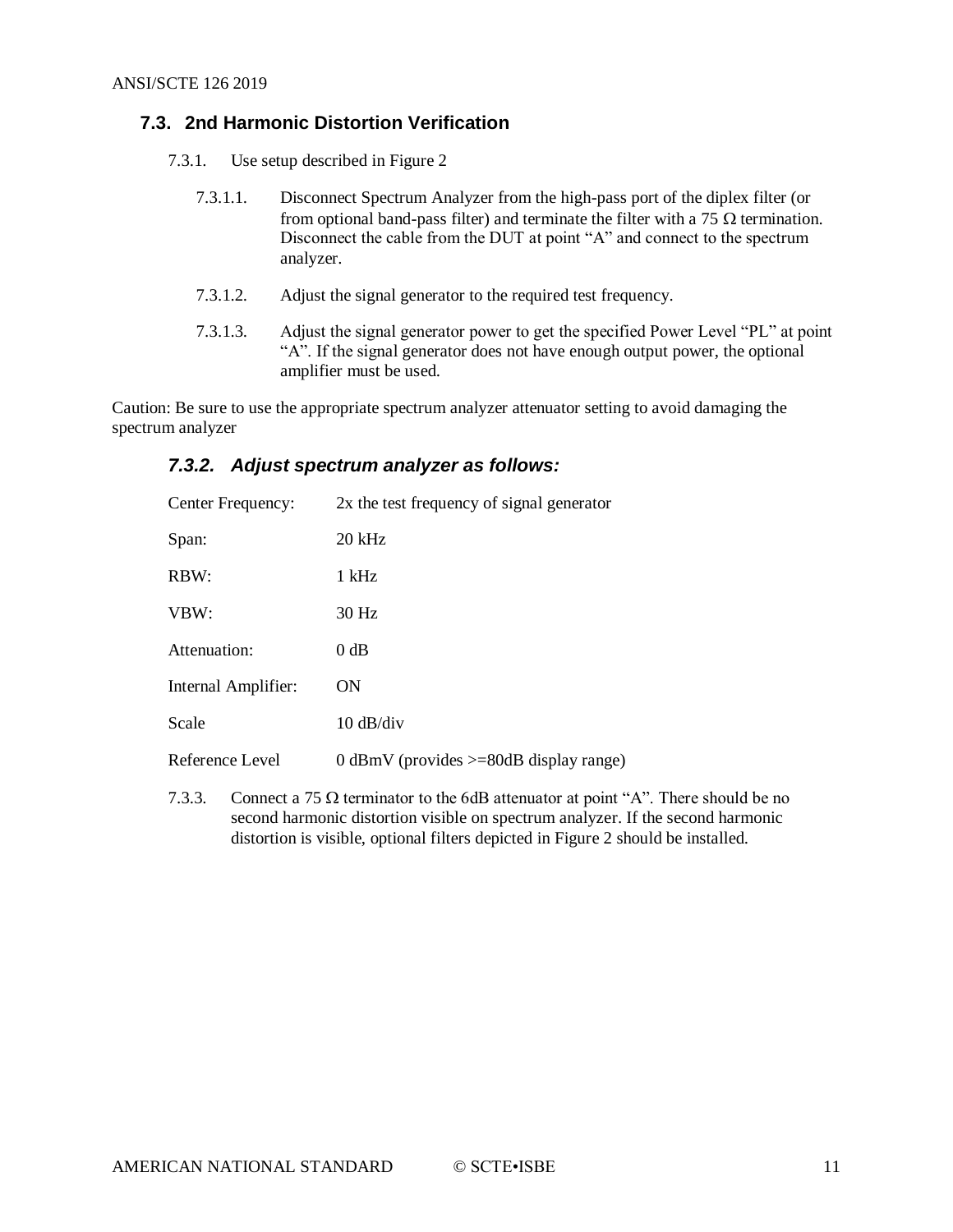## **7.4. Determination of Correction Setup Constant (CSC)**

In order to get accurate readings during measurements, the insertion loss of the test setup from point "A" to the spectrum analyzer must be known and if an internal amplifier is used, the gain of the internal amplifier must be known. Inserting a known signal at the point "A" and reading the level of this signal on spectrum analyzer can determine this. The following procedure can be used:

- 7.4.1. Connect the signal generator directly to the spectrum analyzer; adjust signal generator frequency to the CW carrier second harmonic frequency of interest.
- 7.4.2. Adjust spectrum analyzer as described in 7.3.2, except with a center frequency set to the CW carrier frequency second harmonic of interest and Internal Amplifier "OFF".
- 7.4.3. Adjust the signal generator level to get a reading of –30 dBmV on spectrum analyzer.
- 7.4.4. Apply this level from the signal generator to the 6dB attenuator at point "A" of the test setup in Figure 2. With the spectrum analyzer adjusted exactly as described in 7.3.2, but with the center frequency set to the CW carrier frequency second harmonic of interest, read the measured power value. If the internal amplifier is being used, make sure it is on.
- 7.4.5. The difference between the value read and –30 dBmV is the Correction Setup Constant "CSC", and must be used in calculations of second harmonic distortion.

 $CSC$   $[dB] = -30$   $dBmV$  - Value read  $[dBmV]$ 

7.4.6. Determination of the test setup correction constant can be done at different frequencies if there is a suspicion that the response of diplex filter and/ or optional filters vary greatly between the CW carrier frequency and the CW carrier frequency second harmonic.

## <span id="page-11-0"></span>**8. Test Procedure**

- 8.1. Connect equipment as specified in Figure 2. The signal Power Level "PL" must be adjusted as specified in paragraph 7.3.1.
- 8.2. Adjust the signal generator to the test frequency and the spectrum analyzer to the same setup as described in 7.3.2.
- 8.3. Use the "Peak Search" function of the analyzer to read the Second Harmonic Level "SHL". The "SHL" must be corrected using the Correction Setup Constant determined in 7.4.5

$$
CSHL [dBmV] = SHL [dBmV] + CSC [dB]
$$

In case the CSHL level is 10 dB or less above the noise floor of the spectrum analyzer, do the following:

Record the Noise Floor Level as the level of the noise floor in a flat portion of the spectrum displayed on the SA.

Compute Noise Floor Delta = CSHL Level – Noise Floor Level. If the Noise Floor Delta is less than 2 dB, it is recommended that the optional post-amplifier be added to the system. The measurement should then be made again. If, however, the Noise Floor Delta remains less than 2 dB, refer to ANSI/SCTE 96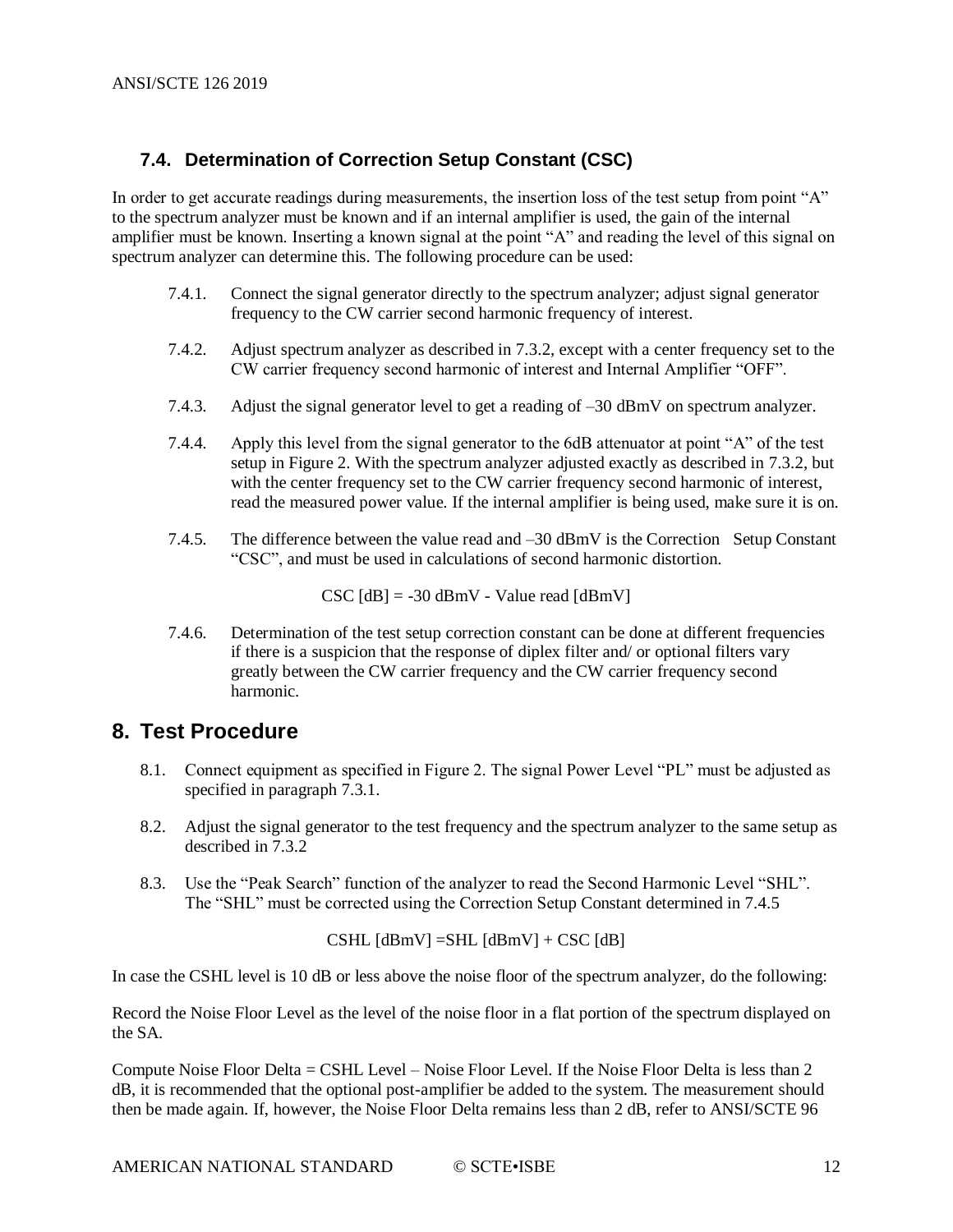2013, Section 8.2 for the proper Noise-Near-Noise Correction. If the Noise Floor Delta is greater than 2 dB, the following Noise Floor Correction Factor should be calculated:

$$
Noise Floor Correction Factor: 10 * \left| \log \left( 1 - 10^{-\left( \frac{Noise Floor Deta}{10} \right)} \right) \right|
$$

A table of values calculated from this equation is presented in ANSI/SCTE 96 2013, Section 8.2.

Compute Corrected CSHL as:

Noise-adjusted CHSL = CHSL + Noise Floor Correction Factor

8.4. For comparison reasons, it is important to also calculate the relative value of Second Order Distortion (SOD) with reference to input Power Level (PL) as follows:

 $SOD$   $[dBc] = PL$   $[dBmV] - CSHL$   $[dBmV]$ 

Use either CHSL or Noise-adjusted CHSL as appropriate as calculated in section 8.3

8.5. Suggested test frequencies, power levels, and recording tables are described in section 10, "RESULTS RECORDING, TEST FREQUENCIES AND LEVELS".

## <span id="page-12-0"></span>**9. Amplifiers With Integral Output Splitters Or A Passive Coupled Output Port**

In addition to creating second harmonic distortion as described in section 1.0, multiple output amplifiers that utilize splitters at the output of the final stage of amplification or a coupled passive port that utilizes a coupler or splitter at the input to the amplifier create second harmonic distortion also due to nonlinearity of the ferrites used in the coupler or splitter. This nonlinearity is caused either by magnetizing of the ferrites, or poor ability of the ferrites to handle high-level signals. The second harmonic distortion determined in this test is either caused by insufficient isolation of the diplex filter, or nonlinearity of ferrites, or combination of both. For these reasons, in order to get the worst-case test results; the multiple output amplifiers must be exposed to magnetization currents of the specified surge for the product, as described in American National Standard procedure ANSI/SCTE 81 2012. There is no need to surge the amplifier with the full surge test as described in section 6.4 of ANSI/SCTE 81 2012, since this is not a surge withstand test, but a ferrite magnetization stimulation. Each output port must be exposed to 4 alternate  $\pm$  1kV 0.5 µs-100 kHz surges as defined in the standard mentioned above. The test procedure is then exactly the same as described in section 8F.0, Test Procedure. Unused ports of the multiple output amplifier must be properly terminated during testing.